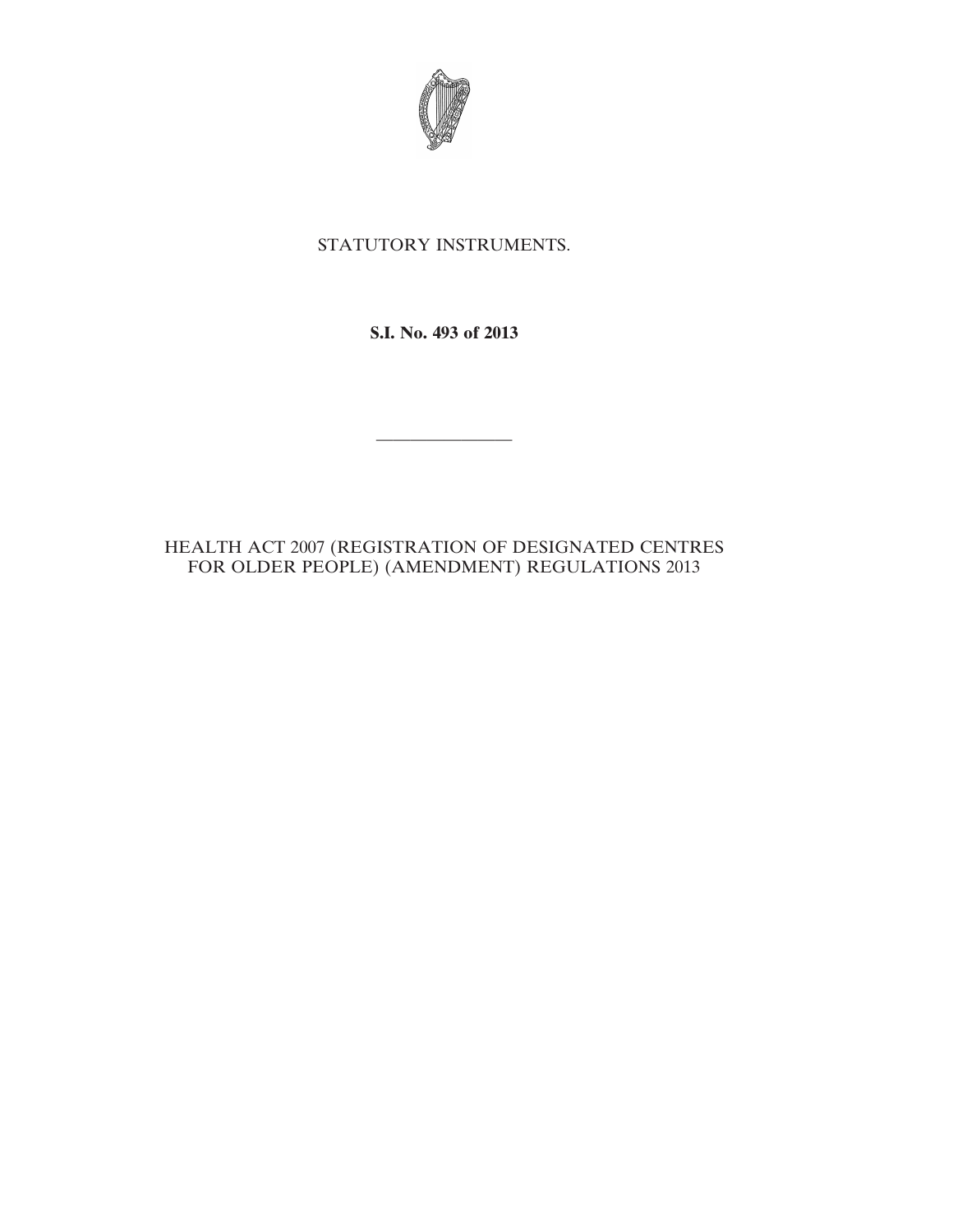### HEALTH ACT 2007 (REGISTRATION OF DESIGNATED CENTRES FOR OLDER PEOPLE) (AMENDMENT) REGULATIONS 2013

I, JAMES REILLY, Minister for Health, in exercise of the powers conferred on me by sections 98, 99 and 101 of the Health Act 2007 (No. 23 of 2007) (as adapted by the Health and Children (Alteration of Name of Department and Title of Minister) Order 2011 (S.I. No. 219 of 2011)), hereby make the following regulations:

#### *Citation and commencement*

1. (1) These Regulations may be cited as the Health Act 2007 (Registration of Designated Centres for Older People) (Amendment) Regulations 2013.

(2) These Regulations come into operation on 1 January 2014.

#### *Amendment*

2. In these Regulations the "Principal Regulations" means the Health Act 2007 (Registration of Designated Centres for Older People) 2009 (S.I. No. 245 of 2009) as amended by the Health Act 2007 (Registration of Designated Centres for Older People) (Amendment) Regulations 2010 (S.I. No. 593 of 2010).

3. The Principal Regulations are amended by the substitution of the following paragraph for sub-articles 3(2)(*a*) and (*b*):

"(3) (2) In addition to the requirements set out in Section 49(1) of the Act, the chief inspector shall enter in a register such other particulars relating to the designated centre for older people deemed relevant by the chief inspector."

4. The Principal Regulations are amended by the deletion of sub-article 4(3)(*h*).

- 5. Article 5 of the Principal Regulations is amended as follows:
	- (*a*) by the substitution of the following for sub-article  $5(1)(e)$ :
		- "5. (1) (*e*) The number of residents who can be accommodated at the designated centre for older people as entered in the register in accordance with Section 49(1) of the Act;"
	- (*b*) by the deletion of  $5(1)(f)$ .
- 6. Article 8 of the Principal Regulations is amended as follows:

*Notice of the making of this Statutory Instrument was published in "Iris Oifigiúil" of* 17*th December*, 2013.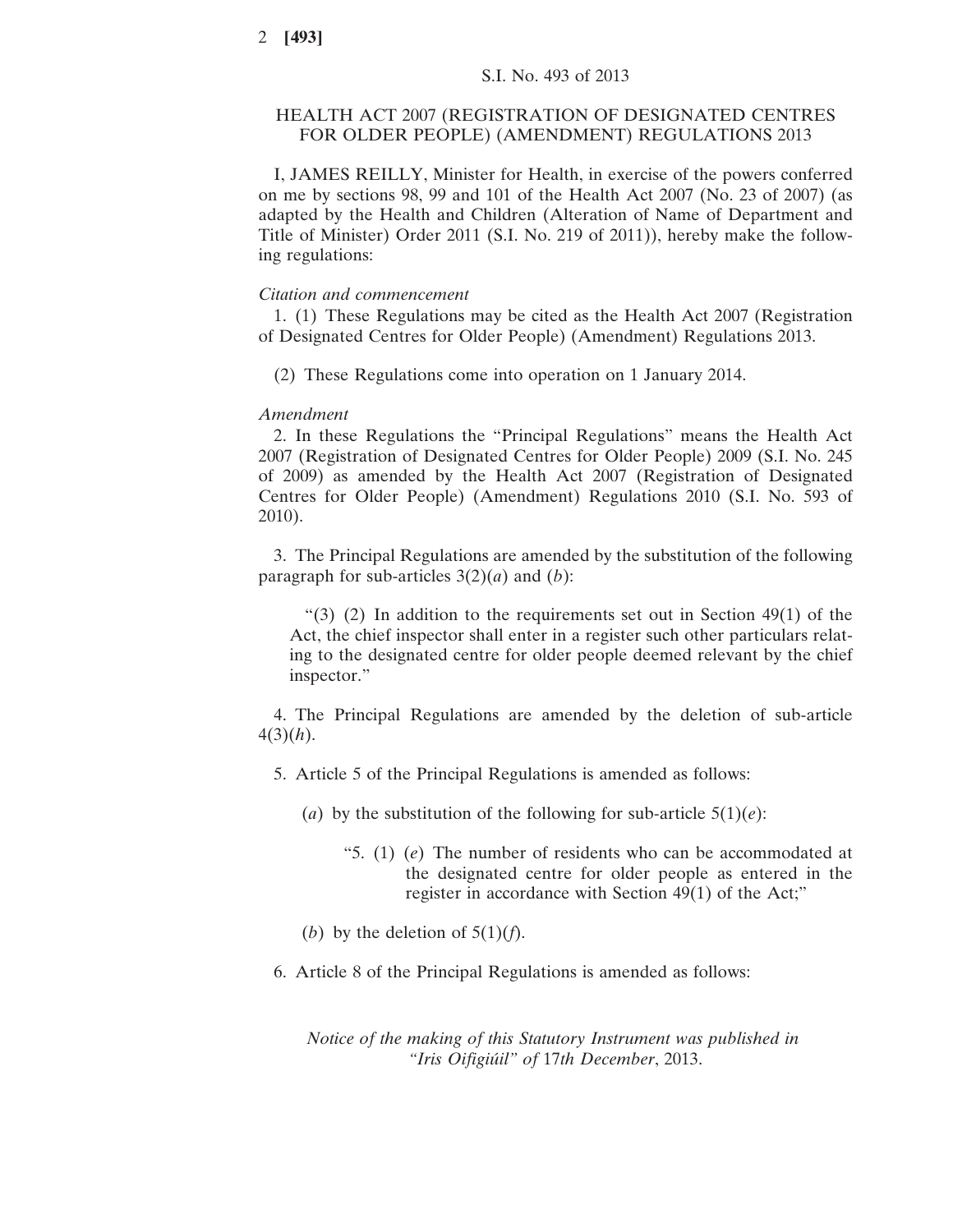(1) The fee payable by a registered provider is  $\epsilon$ 183 in respect of each resident for a full calendar year.

(2) Subject to sub-article (3), the annual fee is payable by a registered provider in three equal instalments on 1 January, 1 May and 1 September each year in respect of each four month period immediately following those dates and each instalment is payable not later than the last day of the calendar month in which the instalment falls due.

(3) For the purposes of sub-article (2) the registered provider shall, in a form determined by the chief inspector, declare to the Authority, by the 15th day of the calendar month in which the instalment falls due, the number of residents that are accommodated at the designated centre.

(4) The number of residents who are accommodated at the designated centre shall not exceed the number entered into the register under Section 49(1) of the Act.

(5) Each instalment of fee payment will be calculated on the basis of one third of the total amount for each person, declared by the registered provider, in accordance with sub-article (3) of this article.

(6) The first instalment of the annual fee is payable by a registered provider with effect from the date referred to in sub-article (2) which first falls after the date of registration and is payable not later than the last day of the calendar month in which payment falls due.

(7) Subject to sub-article (3), if the registered provider does not make a declaration, the fee payable will be in respect of each resident who can be accommodated at the designated centre in accordance with Section 49(1) of the Act.

7. Schedule 1 of the Principal Regulations is amended by the deletion of 4(*e*).

8. Schedule 2 of the Principal Regulations is amended by the deletion of 4(*e*).

GIVEN under my Official Seal, L.S. 13 December 2013.

> JAMES REILLY, Minister for Health.